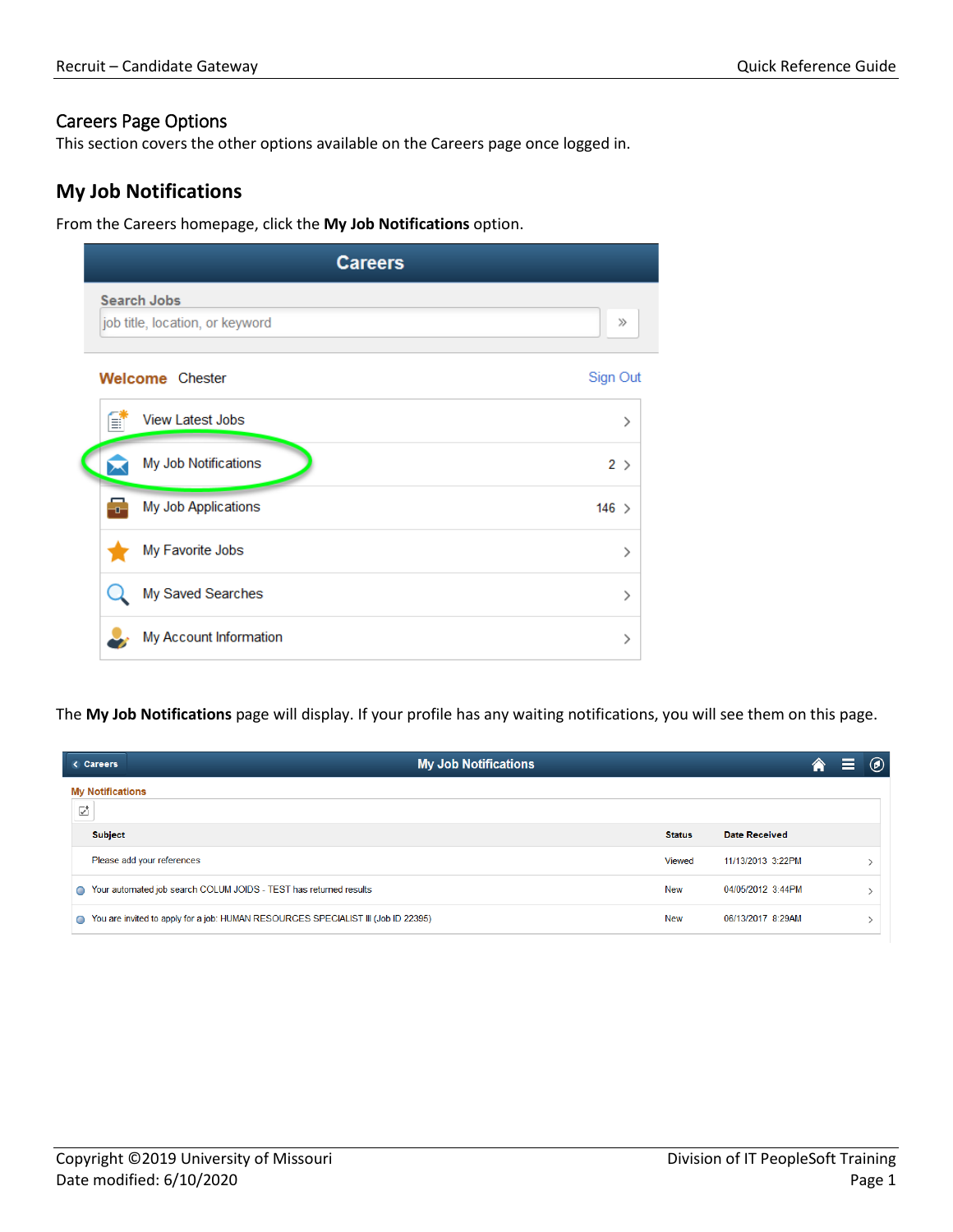To return to the Careers homepage, click the **< Careers (Back)** button.

| <b>Careers</b>               | <b>My Job Notifications</b> |
|------------------------------|-----------------------------|
| <b>My Notifications</b><br>✓ |                             |
| <b>Subject</b>               |                             |
| Please add vour references   |                             |

# **My Job Applications**

From the Careers homepage, click the **My Job Applications** option.

| <b>Careers</b>                                                                                                                                                                                                                                                        |          |  |  |  |  |  |
|-----------------------------------------------------------------------------------------------------------------------------------------------------------------------------------------------------------------------------------------------------------------------|----------|--|--|--|--|--|
| <b>Search Jobs</b><br>job title, location, or keyword                                                                                                                                                                                                                 | $\gg$    |  |  |  |  |  |
| <b>Welcome</b> Wade                                                                                                                                                                                                                                                   | Sign Out |  |  |  |  |  |
| <b>View Latest Jobs</b><br>F                                                                                                                                                                                                                                          | ⋋        |  |  |  |  |  |
| My Job Notifications                                                                                                                                                                                                                                                  | ⋋        |  |  |  |  |  |
| <b>Contract Contract Contract Contract Contract Contract Contract Contract Contract Contract Contract Contract Contract Contract Contract Contract Contract Contract Contract Contract Contract Contract Contract Contract Contr</b><br>My Job Applications<br>Ŧ<br>ᠾ | $1$ >    |  |  |  |  |  |
| My Favorite Jobs                                                                                                                                                                                                                                                      | ⋋        |  |  |  |  |  |
| My Saved Searches                                                                                                                                                                                                                                                     | ⋋        |  |  |  |  |  |
| My Account Information                                                                                                                                                                                                                                                | ⋋        |  |  |  |  |  |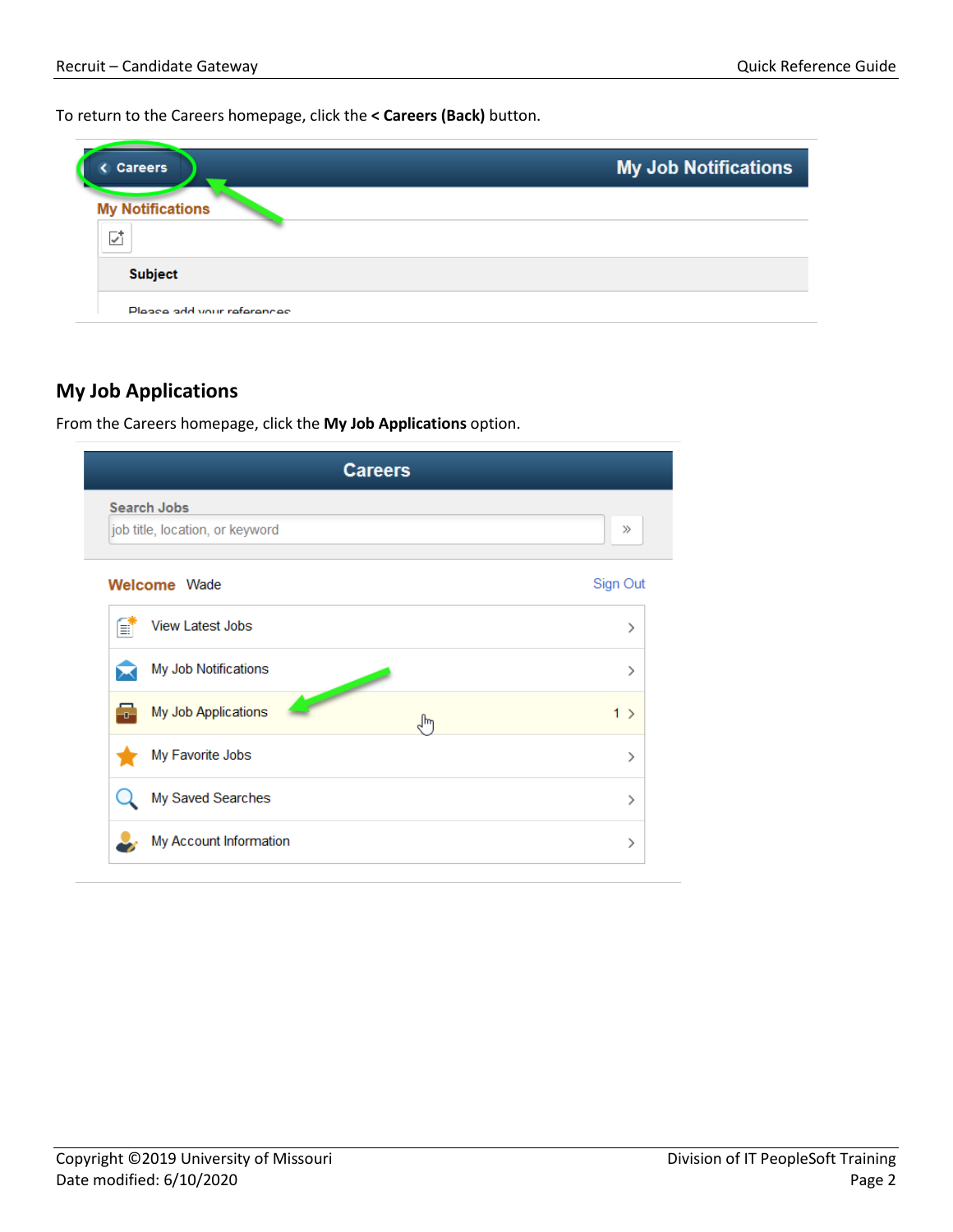The **My Job Applications** page will display. On this page you will find a list of the applications you have submitted.

| <b>My Job Applications</b><br>< Careers |        |                          |                                |               |                        | Ξ<br>Â                | $^{\circledR}$              |        |
|-----------------------------------------|--------|--------------------------|--------------------------------|---------------|------------------------|-----------------------|-----------------------------|--------|
| <b>My Job Applications</b>              |        |                          |                                |               |                        |                       |                             |        |
| <b>Job Title</b>                        | Job ID | <b>Print Application</b> | <b>Location</b>                | <b>Status</b> | <b>Date Created</b>    | <b>Date Submitted</b> | <b>Withdraw Application</b> |        |
| HUMAN RESOURCES SPECIALIST I            | 22408  | þ                        | 1095 VIRGINIA AVE, PS#7 RM.101 | Submitted     | 06/13/2017 11:04AM     | 06/13/2017 11:04AM    | Withdraw                    | $\geq$ |
| <b>HUMAN RESOURCES ASSISTANT</b>        | 22382  | B                        | 1095 VIRGINIA AVE, PS#7 RM.101 | Submitted     | 06/13/2017 11:32AM     | 06/13/2017 11:32AM    | Withdraw                    | $\,$   |
| <b>My Resumes</b>                       |        |                          |                                |               |                        |                       |                             |        |
| <b>Attached File</b>                    |        | <b>Job ID</b>            | <b>Resume Title</b>            |               | <b>Date Created</b>    |                       |                             |        |
| Wade Wilson Resume.docx                 |        | 22382                    | Wade Wilson Resume.docx        |               | 06/13/2017 11:32AM     |                       |                             |        |
| <b>My Cover Letters and Attachments</b> |        |                          |                                |               |                        |                       |                             |        |
| ┿                                       |        |                          |                                |               |                        |                       |                             |        |
| <b>Attached File</b>                    |        | Job ID                   | <b>Attachment Title</b>        |               | <b>Attachment Type</b> | <b>Date Uploaded</b>  |                             |        |
| Wade Wilson Cover Letter.docx           |        | 22382                    | Wade Wilson Cover Letter.docx  |               | Cover Letters          |                       | 06/13/2017 11:32AM          |        |

1. Click the **View Detail** button in the Print Application column to view a printable PDF version of your application. The PDF opens in a separate tab, and the final page contains a description of the job that you applied for.

| <b>My Job Applications</b><br><b>Careers</b> |                          |                                |                  |  |  |
|----------------------------------------------|--------------------------|--------------------------------|------------------|--|--|
|                                              |                          |                                |                  |  |  |
| Job ID                                       | <b>Print Application</b> | Location                       | <b>Status</b>    |  |  |
| 22408                                        | B                        | 1095 VIRGINIA AVE, PS#7 RM.101 | <b>Submitted</b> |  |  |
|                                              |                          |                                |                  |  |  |

**Note**: If you have just entered the application, you may receive a popup message asking you to wait for the PDF application to generate.

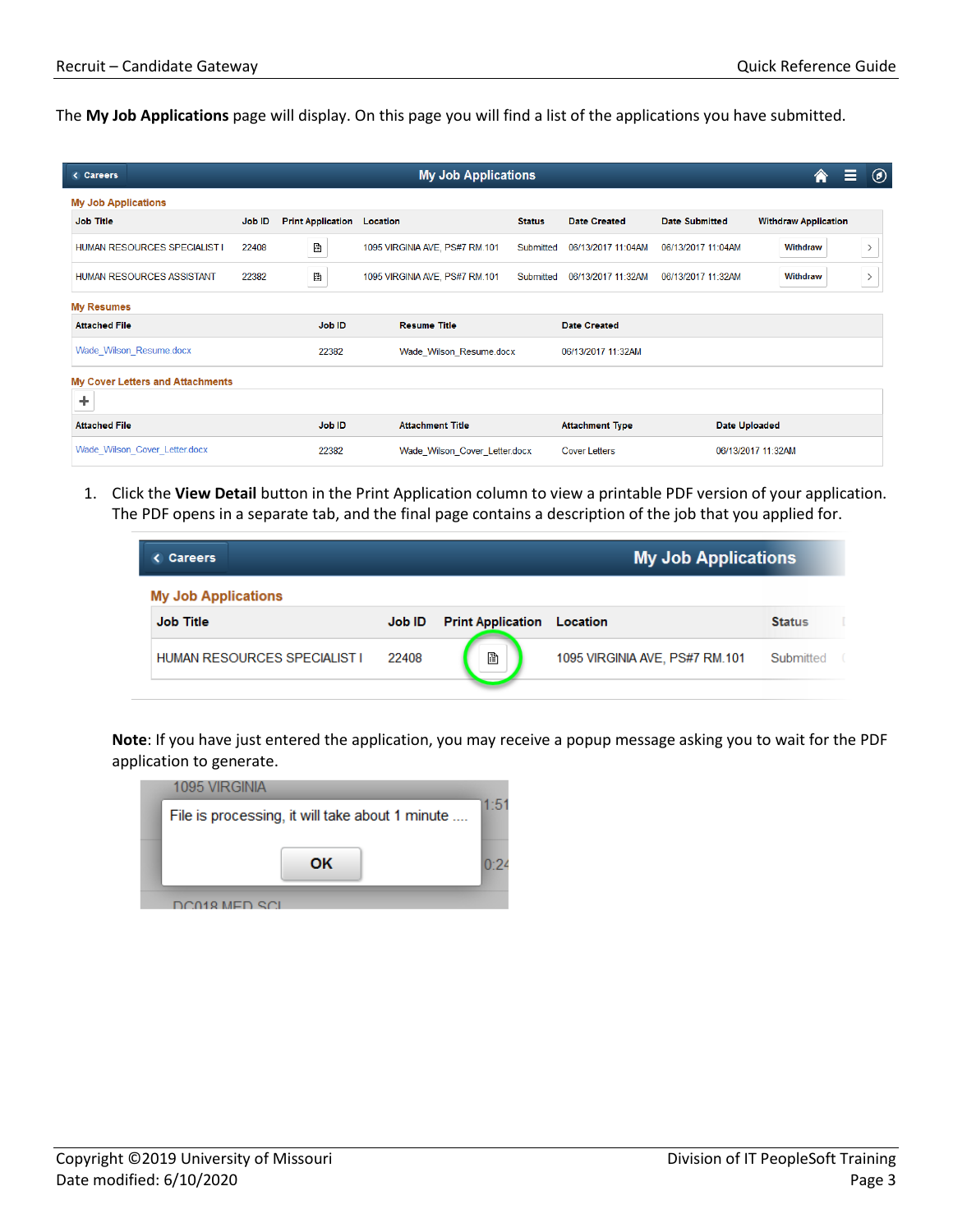a. To view a delivered version of the application, click the **Edit** button.

| ons           |                    |                       | E<br>(d)                    |
|---------------|--------------------|-----------------------|-----------------------------|
| <b>Status</b> | Date Created       | <b>Date Submitted</b> | <b>Withdraw Application</b> |
| Submitted     | 06/13/2017 11:04AM | 06/13/2017 11:04AM    | Withdraw                    |

**Note**: This version is not printer friendly. To print an application, use the PDF version.

b. If you wish to withdraw an application from consideration, click the **Withdraw** button.

| tions         |                    |                       | <b>S</b>                    | $\circledcirc$ |
|---------------|--------------------|-----------------------|-----------------------------|----------------|
| <b>Status</b> | Date Created       | <b>Date Submitted</b> | <b>Withdraw Application</b> |                |
| Submitted     | 06/13/2017 11:04AM | 06/13/2017 11:04AM    | Withdraw                    |                |

2. This page also displays resumes and attachments associated with your account.

| <b>My Resumes</b>                            |        |                               |                        |                    |
|----------------------------------------------|--------|-------------------------------|------------------------|--------------------|
| <b>Attached File</b>                         | Job ID | <b>Resume Title</b>           | Date Created           |                    |
| Wade_Wilson_Resume.docx                      | 22382  | Wade_Wilson_Resume.docx       | 06/13/2017 11:32AM     |                    |
| <b>My Cover Letters and Attachments</b><br>÷ |        |                               |                        |                    |
| <b>Attached File</b>                         | Job ID | <b>Attachment Title</b>       | <b>Attachment Type</b> | Date Uploaded      |
| Wade Wilson Cover Letter.docx                | 22382  | Wade Wilson Cover Letter.docx | <b>Cover Letters</b>   | 06/13/2017 11:32AM |

a. To view a document, click the **Attached File** link.

| <b>My Resumes</b>       |        |                 |  |  |  |  |
|-------------------------|--------|-----------------|--|--|--|--|
| <b>Attached File</b>    | Job ID | Resume          |  |  |  |  |
| Wade Wilson Resume.docx | 22382  | <b>Wade</b> Wil |  |  |  |  |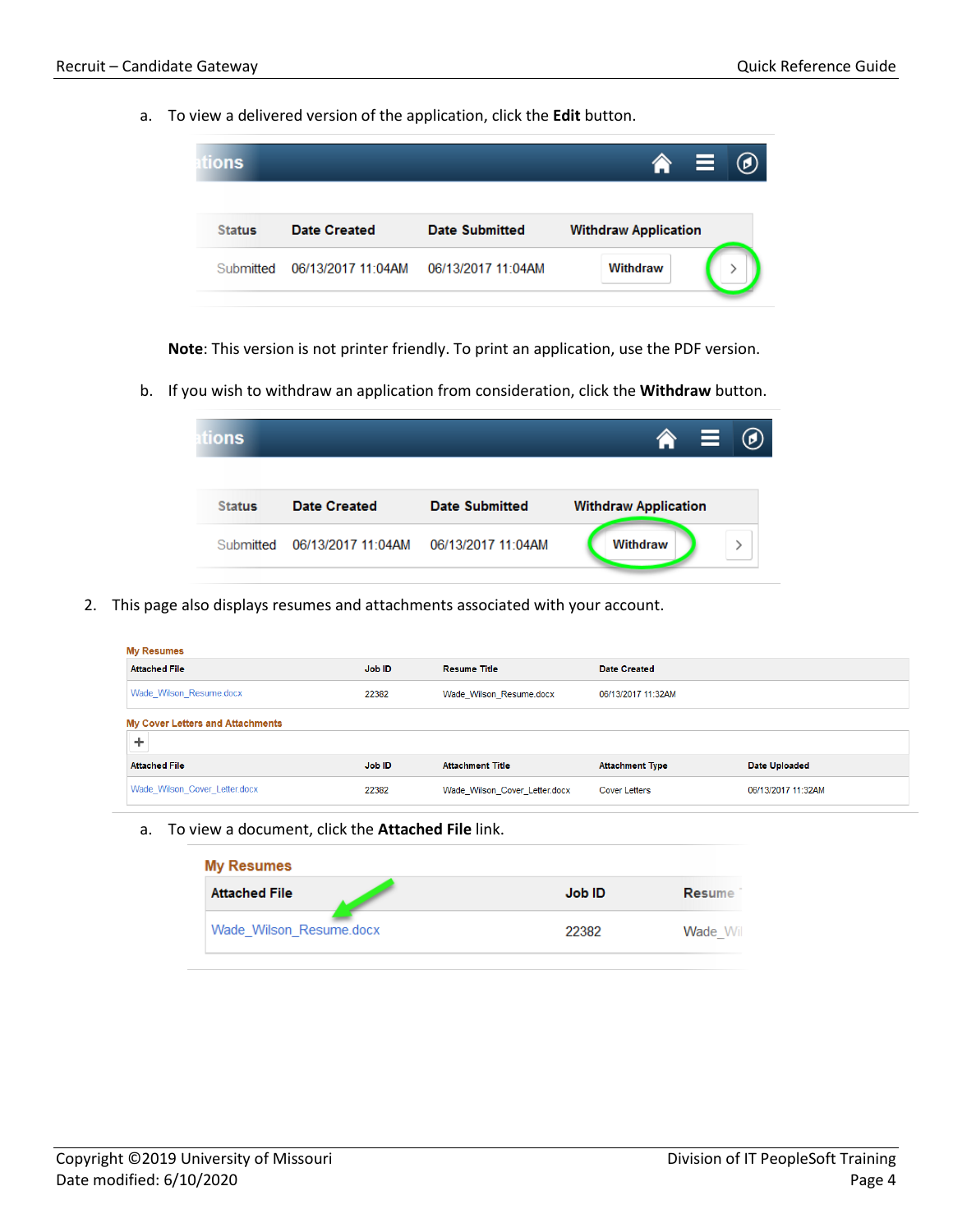3. Click the **< Careers (Back)** button to return to the Careers homepage.

| <b>Careers</b><br><b>My Job Applications</b> |        |                          |     |  |  |  |  |  |  |
|----------------------------------------------|--------|--------------------------|-----|--|--|--|--|--|--|
| <b>Job Title</b>                             | Job ID | <b>Print Application</b> | Loc |  |  |  |  |  |  |
| HUMAN RESOURCES SPECIALIST I                 | 22408  | r                        | 109 |  |  |  |  |  |  |
| HUMAN RESOURCES ASSISTANT                    | 22382  | 鹛                        | 109 |  |  |  |  |  |  |

### **My Favorite Jobs**

From the Careers homepage, click the **My Favorite Jobs** option.

| <b>Careers</b>                                        |          |
|-------------------------------------------------------|----------|
| <b>Search Jobs</b><br>job title, location, or keyword | $\gg$    |
| <b>Welcome</b> Wade                                   | Sign Out |
| <b>View Latest Jobs</b><br>B                          | ⋋        |
| My Job Notifications                                  | ⋋        |
| My Job Applications<br>÷                              | 2 >      |
| My Favorite Jobs                                      | 5 >      |
| My Saved Searches                                     | $1$ >    |
| My Account Information                                | >        |

The **My Favorite Jobs** page will display. This page will show any jobs you have selected as favorites in the Search Jobs sections. From here, you can easily access jobs you have previously favorited in order to view again or begin applying for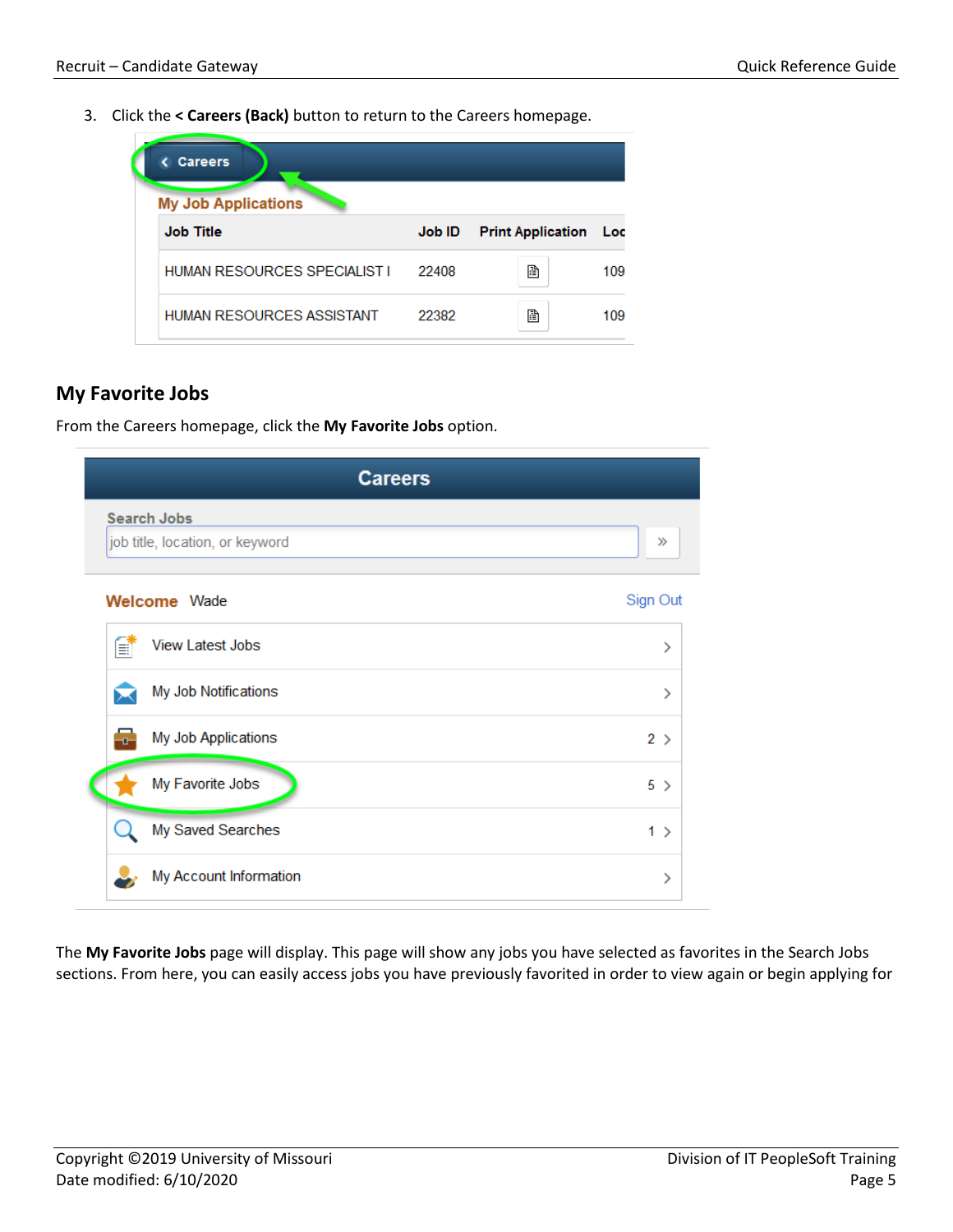them.

| < Careers                                         |        |                  | <b>My Favorite Jobs</b> |                         |                    | 合                 | $^{\circledR}$<br>Ε                                                                                                                                                                                                                                                                                                                                                                                                                                                                |
|---------------------------------------------------|--------|------------------|-------------------------|-------------------------|--------------------|-------------------|------------------------------------------------------------------------------------------------------------------------------------------------------------------------------------------------------------------------------------------------------------------------------------------------------------------------------------------------------------------------------------------------------------------------------------------------------------------------------------|
| <b>My Favorite Jobs</b><br><b>Remove Favorite</b> |        |                  |                         |                         |                    |                   |                                                                                                                                                                                                                                                                                                                                                                                                                                                                                    |
| <b>Job Title</b>                                  | Job ID | Location         | <b>Status</b>           | <b>Job Family</b>       | <b>Date Posted</b> | <b>Date Saved</b> |                                                                                                                                                                                                                                                                                                                                                                                                                                                                                    |
| <b>OUI TESTING - PLEASE APPLY</b><br>П            | 22420  | <b>UM System</b> | Open                    | <b>Human Resources</b>  | 05/14/2017         | 06/13/2017        | $\,$                                                                                                                                                                                                                                                                                                                                                                                                                                                                               |
| <b>HUMAN RESOURCES SPECIALIST I</b><br>$\Box$     | 22408  | Columbia         | Open                    | <b>Human Resources</b>  | 05/08/2017         | 06/13/2017        | $\,$<br>$\frac{1}{2} \left( \frac{1}{2} \right) \left( \frac{1}{2} \right) \left( \frac{1}{2} \right) \left( \frac{1}{2} \right) \left( \frac{1}{2} \right) \left( \frac{1}{2} \right) \left( \frac{1}{2} \right) \left( \frac{1}{2} \right) \left( \frac{1}{2} \right) \left( \frac{1}{2} \right) \left( \frac{1}{2} \right) \left( \frac{1}{2} \right) \left( \frac{1}{2} \right) \left( \frac{1}{2} \right) \left( \frac{1}{2} \right) \left( \frac{1}{2} \right) \left( \frac$ |
| HUMAN RESOURCES SPECIALIST III<br>$\mathbf{L}$    | 22395  | Columbia         | Open                    | <b>Human Resources</b>  | 05/06/2017         | 06/13/2017        | $\,$                                                                                                                                                                                                                                                                                                                                                                                                                                                                               |
| <b>HUMAN RESOURCES ASSISTANT</b><br>П             | 22382  | Columbia         | Open                    | <b>Human Resources</b>  | 05/03/2017         | 06/13/2017        | $\overline{\phantom{a}}$                                                                                                                                                                                                                                                                                                                                                                                                                                                           |
| OFFICE SUPPORT ASSISTANT IV                       | 22355  | <b>TEST</b>      | Open                    | Office & Administrative | 03/18/2017         | 06/13/2017        | $\mathcal{E}$                                                                                                                                                                                                                                                                                                                                                                                                                                                                      |

1. To view a favorited job, click the **View Job** button.

| orite Jobs    |                        |                    |            | $\hat{r}$ $\equiv$<br>$\circledcirc$ |
|---------------|------------------------|--------------------|------------|--------------------------------------|
|               |                        |                    |            |                                      |
| <b>Status</b> | <b>Job Family</b>      | <b>Date Posted</b> | Date Saved |                                      |
| Open          | <b>Human Resources</b> | 05/14/2017         | 06/13/2017 |                                      |
| Open          | <b>Human Resources</b> | 05/08/2017         | 06/13/2017 |                                      |

a. To return, click the **My Favorite Jobs (Back)** button.

| < My Favorite Jobs        | Job Description                   |
|---------------------------|-----------------------------------|
| Previous Job              | <b>OUI TESTING - PLEASE APPLY</b> |
| Job ID 22420              | <b>Full/Part Time Full-Time</b>   |
| Location UM System        |                                   |
| Remove from Favorite Jobs |                                   |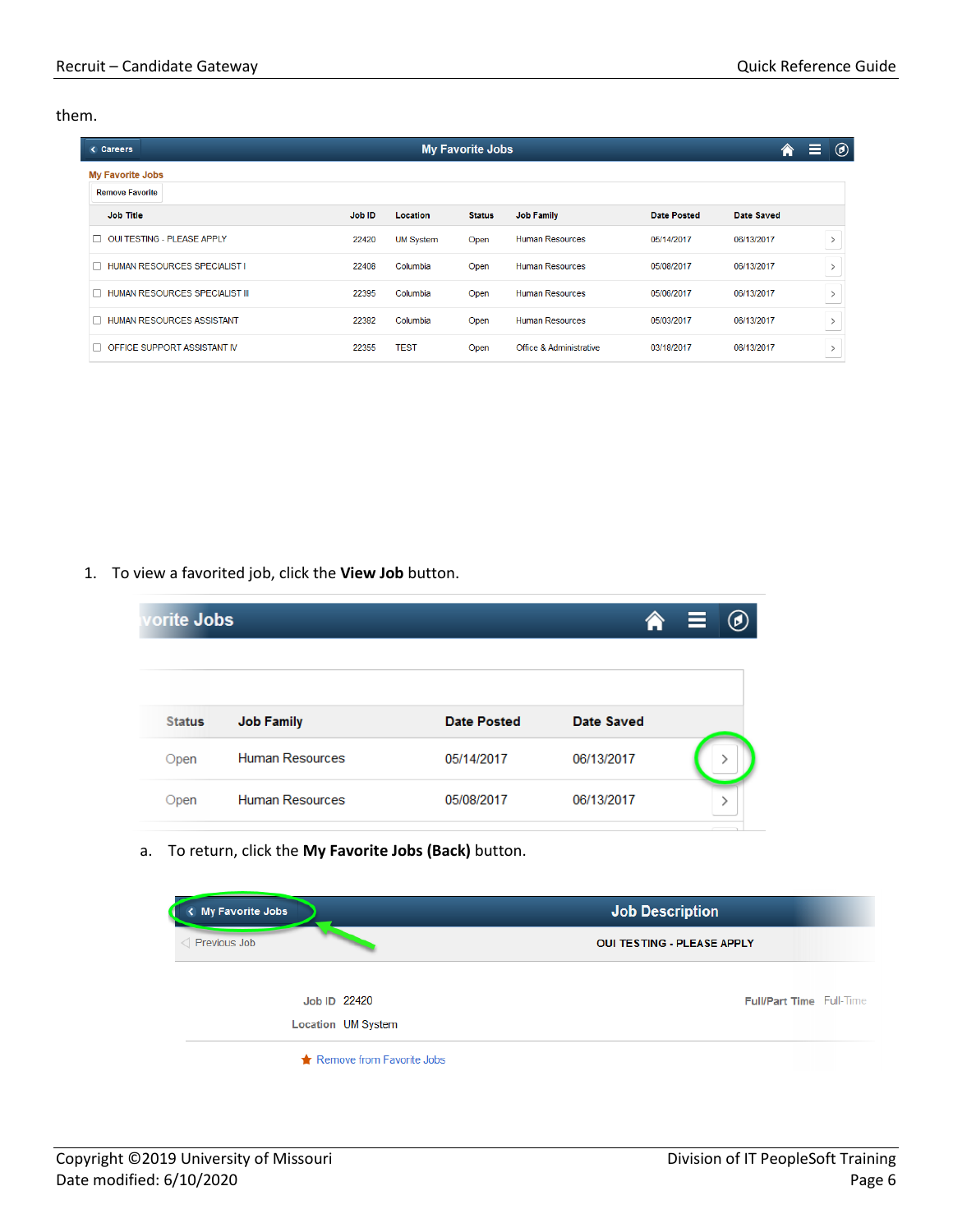2. To remove a favorited job from the list, **check the box** next to the job you want to remove and click the **Remove Favorite** button. Multiple favorited jobs can be selected at once.

| < Careers                                      |        |                  | <b>My Favorite Jobs</b> |    |
|------------------------------------------------|--------|------------------|-------------------------|----|
| <b>Lavullie Johs</b><br><b>Remove Favorite</b> |        |                  |                         |    |
| <b>Job Title</b>                               | Job ID | Location         | <b>Status</b>           | J  |
| <b>OUI TESTING - PLEASE APPLY</b>              | 22420  | <b>UM System</b> | Open                    | н  |
| HUMAN RESOURCES SPECIALIST I                   | 22408  | Columbia         | Open                    | H. |
| <b>HUMAN RESOURCES SPECIALIST III</b><br>✓     | 22395  | Columbia         | Open                    | H  |
| <b>HUMAN RESOURCES ASSISTANT</b>               | 22382  | Columbia         | Open                    | H. |
| OFFICE SUPPORT ASSISTANT IV<br>☑               | 22355  | <b>TEST</b>      | Open                    |    |

3. To return to the Careers homepage, click the **< Careers (Back)** button.

| <b>Careers</b>                                    |               |                  | <b>My Favorite Jobs</b> |       |
|---------------------------------------------------|---------------|------------------|-------------------------|-------|
| <b>My Favorite Jobs</b><br><b>Remove Favorite</b> |               |                  |                         |       |
| <b>Job Title</b>                                  | <b>Job ID</b> | Location         | <b>Status</b>           | Job F |
| <b>OUI TESTING - PLEASE APPLY</b>                 | 22420         | <b>UM System</b> | Open                    | Huma  |
| HUMAN RESOURCES SPECIALIST L                      | 22408         | Columbia         | Onen                    | Huma  |

## **My Saved Searches**

From the Careers homepage, click the **My Saved Searches** option.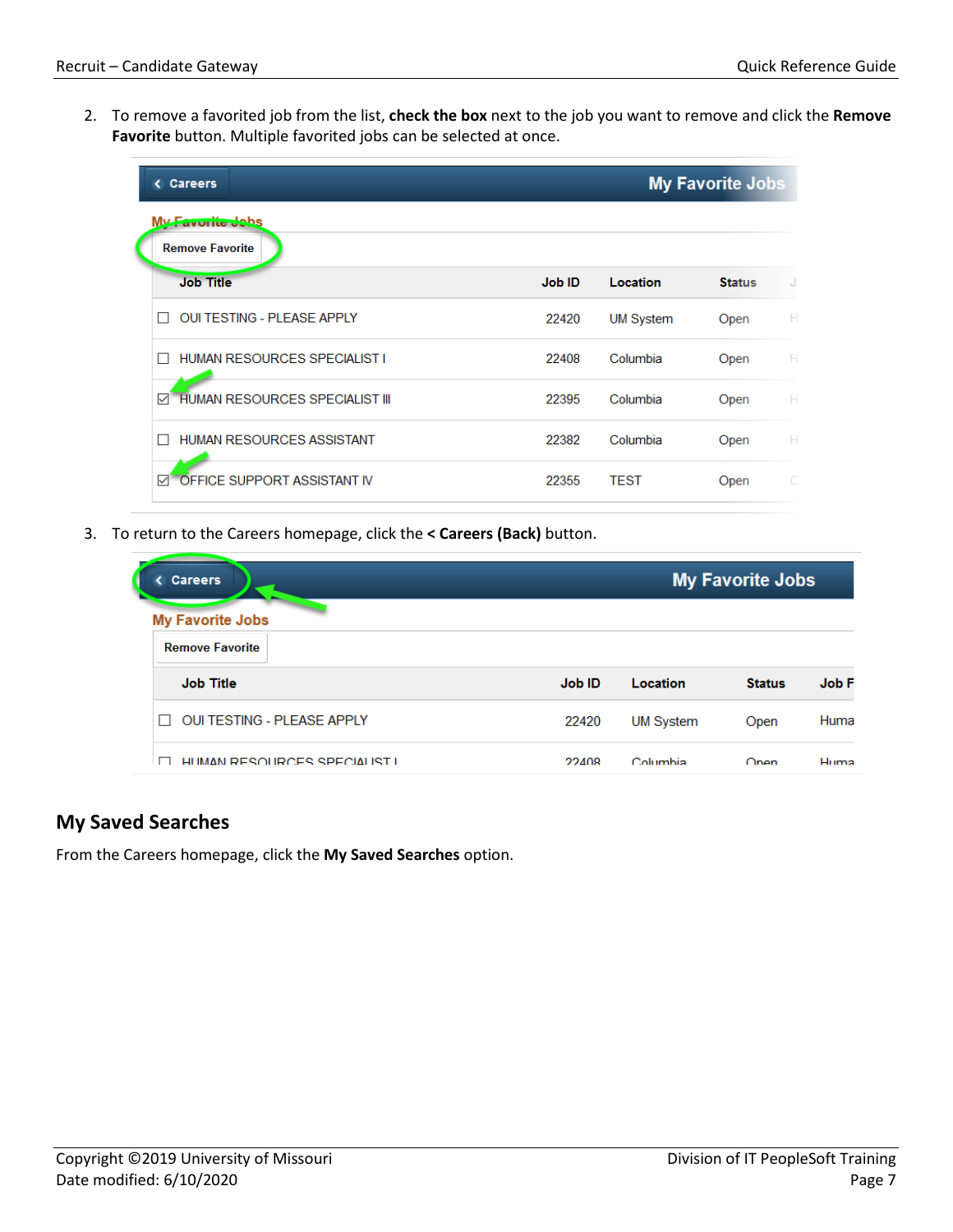|     | <b>Careers</b>                                        |                    |
|-----|-------------------------------------------------------|--------------------|
|     | <b>Search Jobs</b><br>job title, location, or keyword | $\gg$              |
|     | <b>Welcome</b> Wade                                   | Sign Out           |
| B   | <b>View Latest Jobs</b>                               | ⋋                  |
|     | My Job Notifications                                  | ⋋                  |
| ÷n- | My Job Applications                                   | $2$ >              |
|     | My Favorite Jobs                                      | 5<br>$\rightarrow$ |
|     | My Saved Searches                                     | $1$ >              |
|     | My Account Information                                | ⋋                  |

The **My Saved Searches** page will display. This page will show any searches that you have saved in the Search Jobs section. Each saved search will show the saved search's name, the date it was created, and whether the Email Notifications option has been chosen.

| < Careers                | <b>My Saved Searches</b><br>合                                                         |                                     |                                |        |  | $\circledcirc$ |
|--------------------------|---------------------------------------------------------------------------------------|-------------------------------------|--------------------------------|--------|--|----------------|
|                          | The Search button performs the search and shows your results on the Search Jobs page. |                                     |                                |        |  |                |
| <b>My Saved Searches</b> |                                                                                       |                                     |                                |        |  |                |
| <b>Search Name</b>       | <b>Created On</b>                                                                     | <b>Notifications Email</b>          | <b>Notification Expires On</b> |        |  |                |
| <b>MU HR 2017</b>        | 06/13/2017                                                                            | wilson.wade@homeforwaywardgirls.com | 08/12/2017                     | Search |  |                |

1. To use a saved search to search current job openings, click the **Search** button.

|               | <b>Notification Expires On</b> |        |  |
|---------------|--------------------------------|--------|--|
| wardgirls.com | 08/12/2017                     | Search |  |
|               |                                |        |  |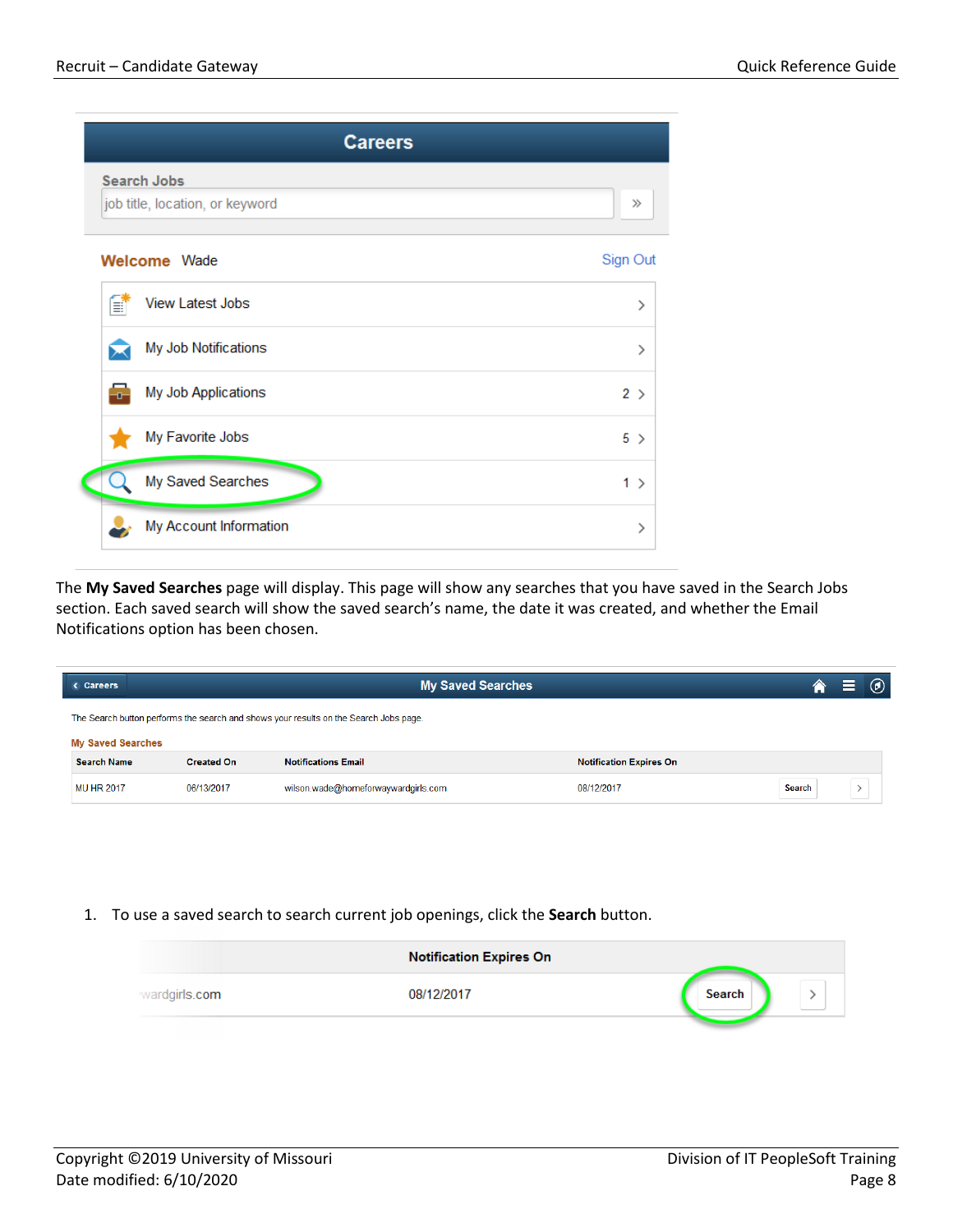2. To edit a previously saved search, click the **Edit** button.

|               | <b>Notification Expires On</b> |        |  |
|---------------|--------------------------------|--------|--|
| wardgirls.com | 08/12/2017                     | Search |  |
|               |                                |        |  |

a. You can edit the name in the **Search Name** field and toggle the option to have an email sent to you when a job is posted matching your saved search criteria by checking the **Email me when new jobs meet my criteria** option. You can also edit the email address this notification is sent to in the **Email To** field.

| <b>Cancel</b> |                                                  | <b>Edit Saved Search</b>                                 | Save |
|---------------|--------------------------------------------------|----------------------------------------------------------|------|
|               | *Search Name                                     | <b>MU HR 2017</b>                                        |      |
|               |                                                  | $\triangleright$ Email me when new jobs meet my criteria |      |
|               | wilson.wade@homeforwaywardgirls.com<br>*Email To |                                                          |      |
|               |                                                  | <b>Delete</b>                                            |      |
|               |                                                  |                                                          |      |
|               |                                                  |                                                          |      |

b. You can delete a saved search from the edit menu by clicking the **Delete** button.

| <b>Cancel</b> | <b>Edit Saved Search</b><br><b>Save</b>                 |
|---------------|---------------------------------------------------------|
| *Search Name  | <b>MU HR 2017</b>                                       |
|               | $\triangledown$ Email me when new jobs meet my criteria |
| *Email To     | wilson.wade@homeforwaywardgirls.com                     |
|               | <b>Delete</b>                                           |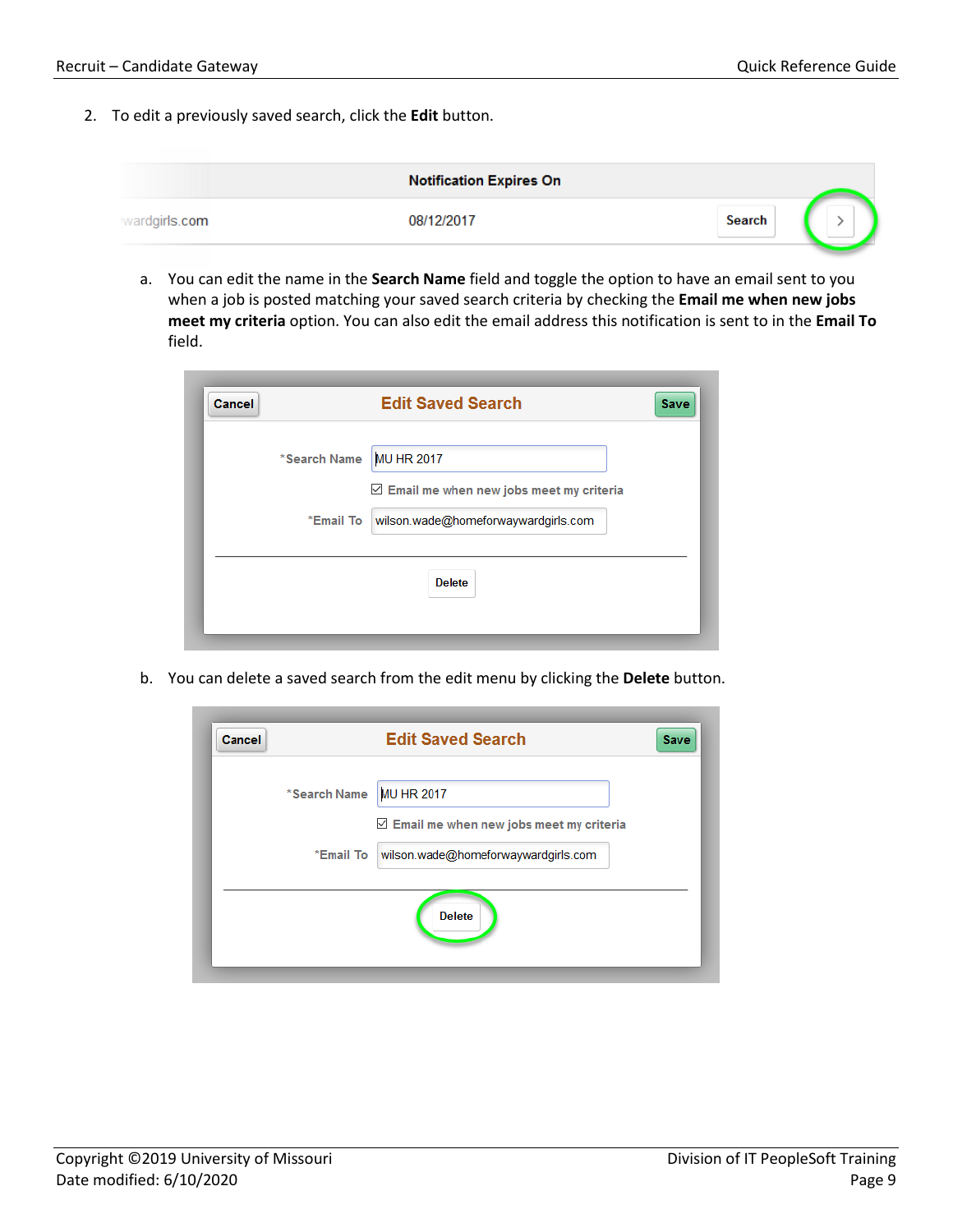c. When you are finished editing, click the **Save** button.

| Cancel |                 | <b>Edit Saved Search</b><br><b>Save</b>                                         |
|--------|-----------------|---------------------------------------------------------------------------------|
|        |                 | *Search Name COLUMBIA HR 2017<br>$\Box$ Email me when new jobs meet my criteria |
|        | <b>Email To</b> |                                                                                 |
|        |                 | <b>Delete</b>                                                                   |

**Note**: If the Search Name is edited, a new Saved Searches entry will be created.

3. To return to the Careers homepage, click the **< Careers (Back)** button.

|                   | <b>My Saved Searches</b>            |                                                                                       |
|-------------------|-------------------------------------|---------------------------------------------------------------------------------------|
|                   |                                     |                                                                                       |
|                   |                                     |                                                                                       |
| <b>Created On</b> | <b>Notifications Email</b>          | No                                                                                    |
| 06/13/2017        | No notifications will be sent       |                                                                                       |
| 06/13/2017        | wilson.wade@homeforwaywardgirls.com | 08                                                                                    |
|                   |                                     | The Search button performs the search and shows your results on the Search Jobs page. |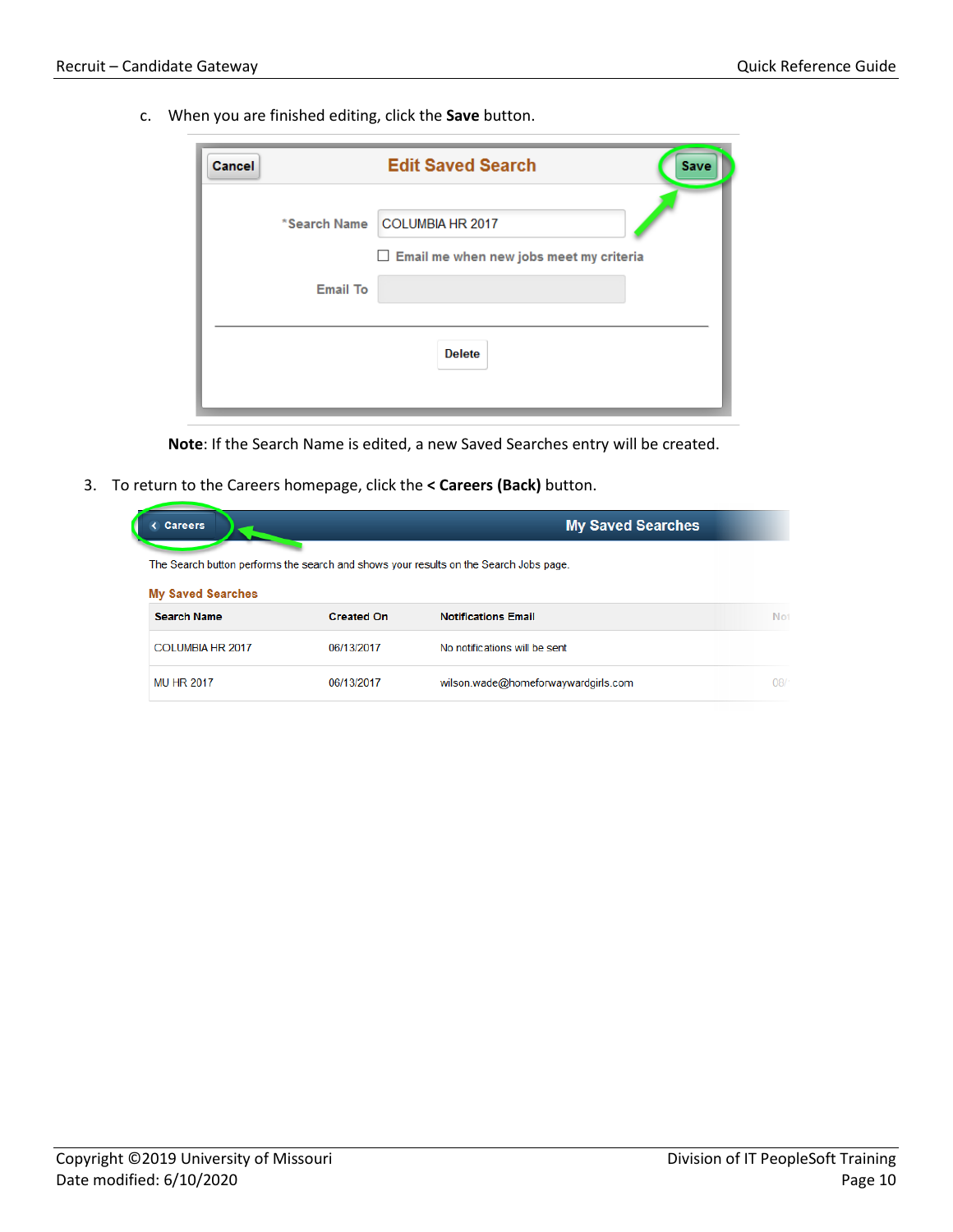# **My Account Information**

From the Careers Homepage, click the **My Account Information** option.

|   | <b>Careers</b>                                        |          |
|---|-------------------------------------------------------|----------|
|   | <b>Search Jobs</b><br>job title, location, or keyword | $\gg$    |
|   | <b>Welcome</b> Wade                                   | Sign Out |
| f | <b>View Latest Jobs</b>                               | ⋋        |
|   | My Job Notifications                                  | ⋋        |
| ÷ | My Job Applications                                   | 2 >      |
|   | My Favorite Jobs                                      | $5$ >    |
|   | My Saved Searches                                     | $3$ >    |
|   | My Account Information                                | ⋋        |

The **My Account Information** page will display. This page can be used to view and edit\* your account information. From this page you can change your account password, update email addresses and phone numbers, and switch your preferred contact method.

\**Only external applicants will be able to edit their information. Internal applicants update their account information in the My Personal Details tile in myHR.*